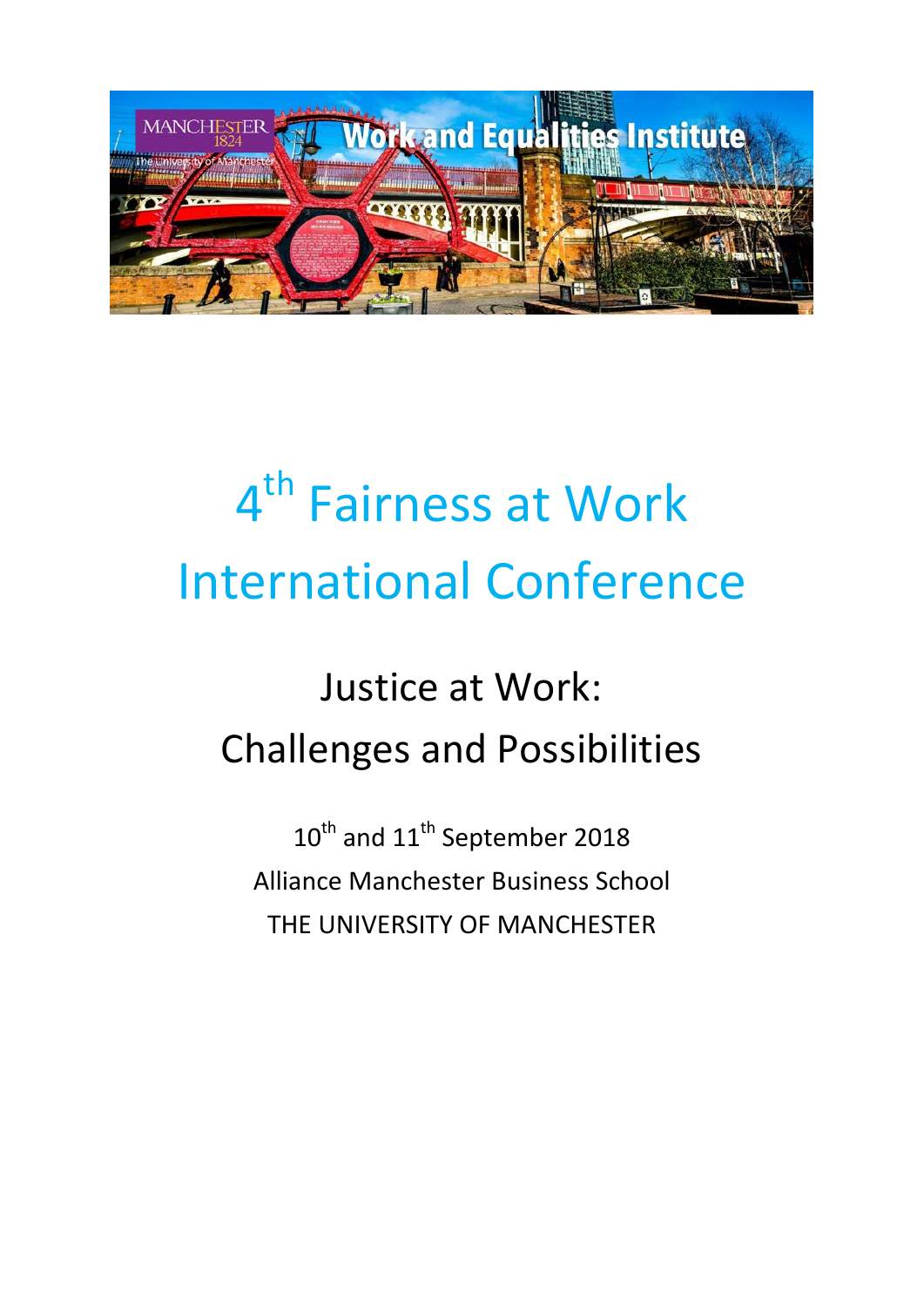### Day 1: Monday 10<sup>th</sup> September 2018

- 09.00 10.00 Registration and coffee
- 10.15 10.30 Welcome and introduction Room B10

10.30 – 12.00 **Plenary: "Past and Present: Trade Unions and Renewal"** Chair: Jenny Rodriguez Speakers: "The TUC's role in industrial disputes by affiliate unions: an historical critical assessment" – Ralph Darlington, University of Salford "Unions, young workers, and innovation" – Melanie Simms, University of Glasgow

- 12.00 13.00 Lunch
- 13.00 14.45 **Parallel streams**

#### **Stream 1: Inclusiveness and Governance**

Room B3 Chair: Gail Hebson

| Author(s)                                                                                                                                               | Paper                                                                                                                           |
|---------------------------------------------------------------------------------------------------------------------------------------------------------|---------------------------------------------------------------------------------------------------------------------------------|
| Matthew Alford, Stephanie<br>Barrientos, Margareet Visser                                                                                               | Polycentric public-private governance of global production<br>networks: implications for decent work in South African<br>fruit. |
| Daniel Diaz Vera                                                                                                                                        | NGOs on Governance: a tool for accountability or to<br>reinforce neoliberal hegemony?                                           |
| Karen Jaehrling, Christin<br>Schröder, Mat Johnson, Aristea<br>Koukiadaki, Stephen Mustchin,<br>Laura Watt (WEI, AMBS,<br>University of Manchester, UK) | Governance structures in public procurement: A 'paradigm<br>shift' without consequences?                                        |
| Jihene Sghaier                                                                                                                                          | Towards better public policies for inclusive growth: an<br>econometric assessment of OECD countries and BRICS<br>countries.     |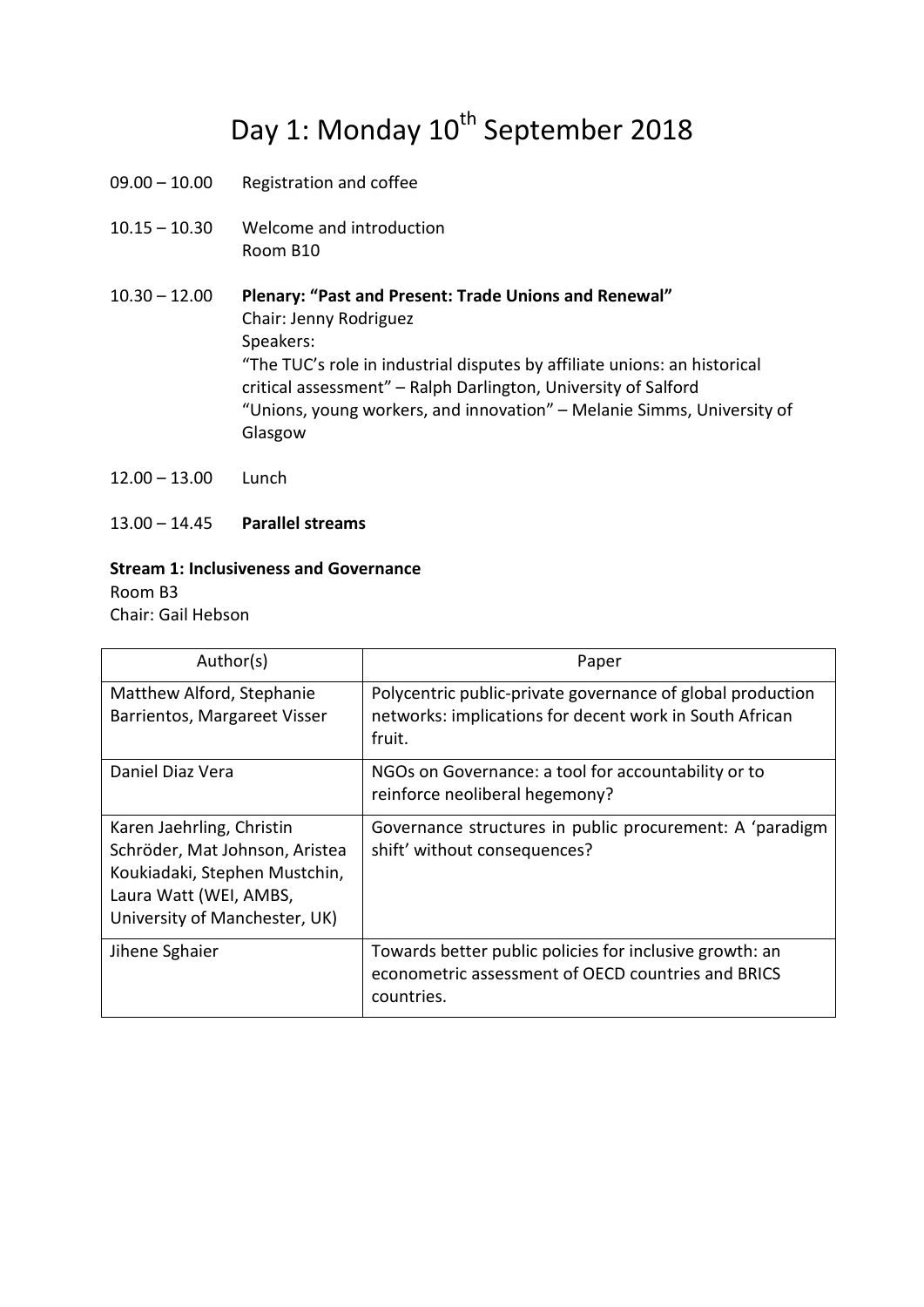### **Stream 2: Regulation, Justice and Voice**

Room B8 Chair: Isabel Tavora

| Author(s)                                                                         | Paper                                                                                                                                                                                        |
|-----------------------------------------------------------------------------------|----------------------------------------------------------------------------------------------------------------------------------------------------------------------------------------------|
| Rae Cooper, Ariadne Vromen,<br>Elizabeth Hill, Marian Baird and<br>Elspeth Probyn | Young women, inequality and voice at work.                                                                                                                                                   |
| Aude Cefaliello                                                                   | What could be the role of the Trade Unions in the<br>development of a litigation strategy before the Court of<br>justice of the European Union to improve Occupational<br>Health and Safety? |
| <b>Bilge Filiz</b>                                                                | Changes in social policies in EU and flexible social justice<br>(Flexi-tice).                                                                                                                |
| <b>Nathaniel Tetteh</b>                                                           | The two-pronged approach to dealing with the labour<br>problem: the union 'capture' strategy and the exclusion<br>strategy.                                                                  |

### **Stream 3: Perspectives on Just Work**

Room B10 Chair: Arjan Keizer

| Author(s)                                                                                                                      | Paper                                                                                                                                                                                                           |
|--------------------------------------------------------------------------------------------------------------------------------|-----------------------------------------------------------------------------------------------------------------------------------------------------------------------------------------------------------------|
| Mat Johnson, Miguel Martinez<br>Lucio, Stephen Mustchin, Jo<br>Cartwright, Jenny Rodriguez,<br>Damian Grimshaw, Tony<br>Dundon | The city region and the regeneration of good industrial<br>relations: rhetoric, language and politics in the case of<br>Greater Manchester.                                                                     |
| Debra Howcroft, Mat Johnson<br><b>And Francine Morris</b>                                                                      | Creative clusters and labour markets in Greater<br>Manchester.                                                                                                                                                  |
| Mat Johnson, Damian<br>Grimshaw, Laura Watt, Miguel<br>Martinez Lucio                                                          | Making people 'job ready' or making jobs 'people ready'?<br>The complex role of the state, labour market intermediaries<br>and employers in shaping labour market inclusion and<br>successful work transitions. |
| Stephen Mustchin, Marti Lopez<br>Andreu and Mat Johnson                                                                        | Just work! The demands on job seekers to meet subsistence<br>needs in flexible labour markets.                                                                                                                  |

### 14.45 – 15.15 Coffee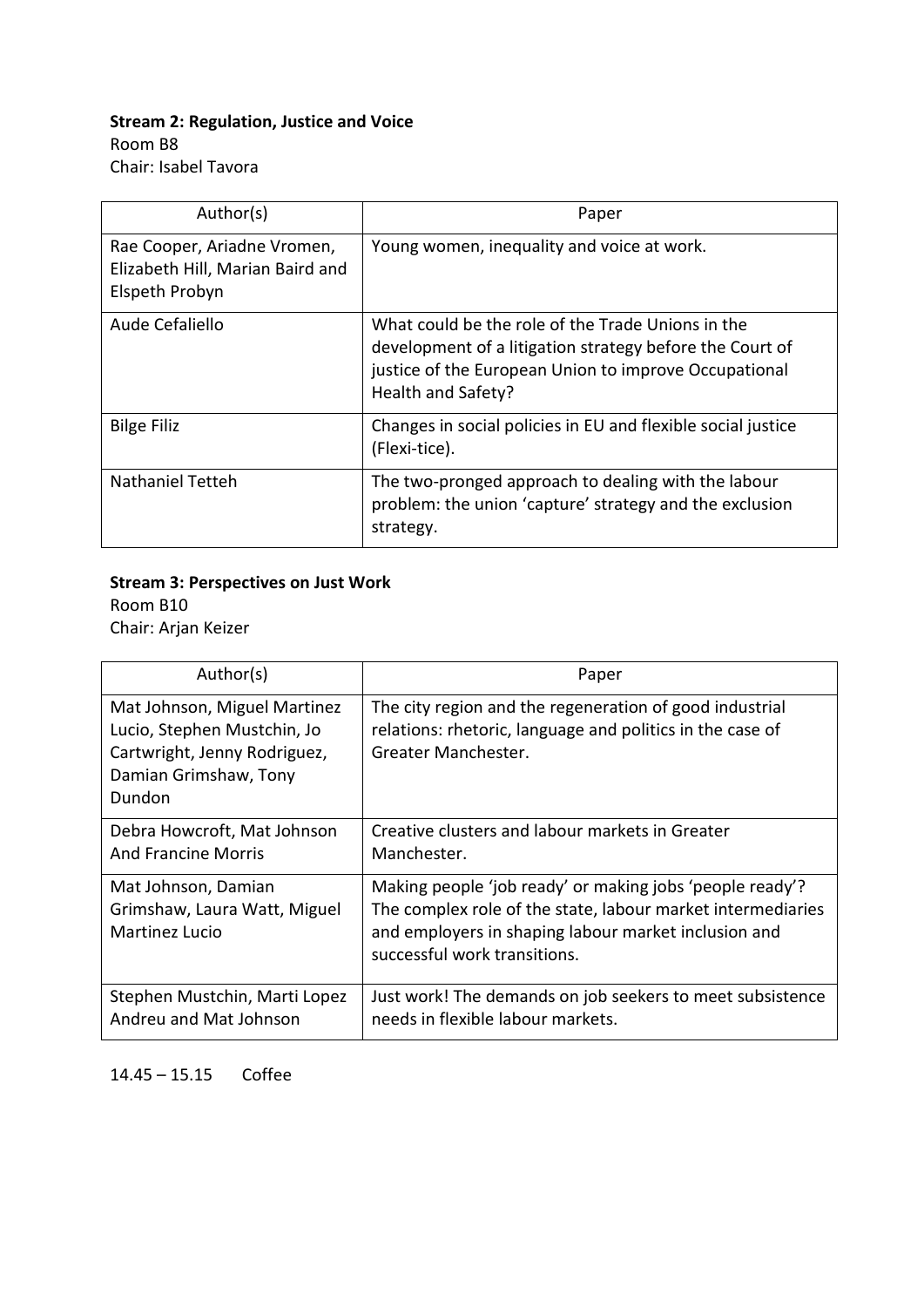### 15.15 – 16.45 **Parallel streams**

### **Stream 1: Fairness, Equality and Pay**

Room B3

Chair: Jenny Rodriguez

| Author(s)                                                           | Paper                                                                                                       |
|---------------------------------------------------------------------|-------------------------------------------------------------------------------------------------------------|
| Sheila Blackburn                                                    | Just wages and fair competition: would a return to wages<br>councils assist sectoral collective bargaining? |
| Tony Dobbins and Peter Prowse                                       | Unfairness at work: English football's elite clubs fail to pay<br>staff a real living wage.                 |
| Patrick McGurk, Leroi Henry,<br>Sian Moore and Michael Seeraj       | An open goal: the 'Rooney Rule' for BAME managers in<br>English football.                                   |
| Sook Kim, Vanessa Gash,<br>Wendy Olsen, Min Zhang<br>Nadine Zwiener | Class differences in the predictors of the UK gender pay<br>gap.                                            |

### **Stream 2: Regulation and Workers' Rights**

Room B8 Chair: Cristina Inversi

| Author(s)                                                                                   | Paper                                                                                                                    |
|---------------------------------------------------------------------------------------------|--------------------------------------------------------------------------------------------------------------------------|
| Liz Oliver and Mark Stuart                                                                  | Mapping the regulation of the platform economy using<br>regulatory space.                                                |
| Lorena Poblete                                                                              | The last step in the recognition of domestic workers' rights.<br>The case of dispute resolution mechanisms in Argentina. |
| Eugene Hickland, Jimmy<br>Donaghey, Tony Dundon, Niall<br><b>Cullinane and Tony Dobbins</b> | The paradox of regulating for voice and reinforcing silence.                                                             |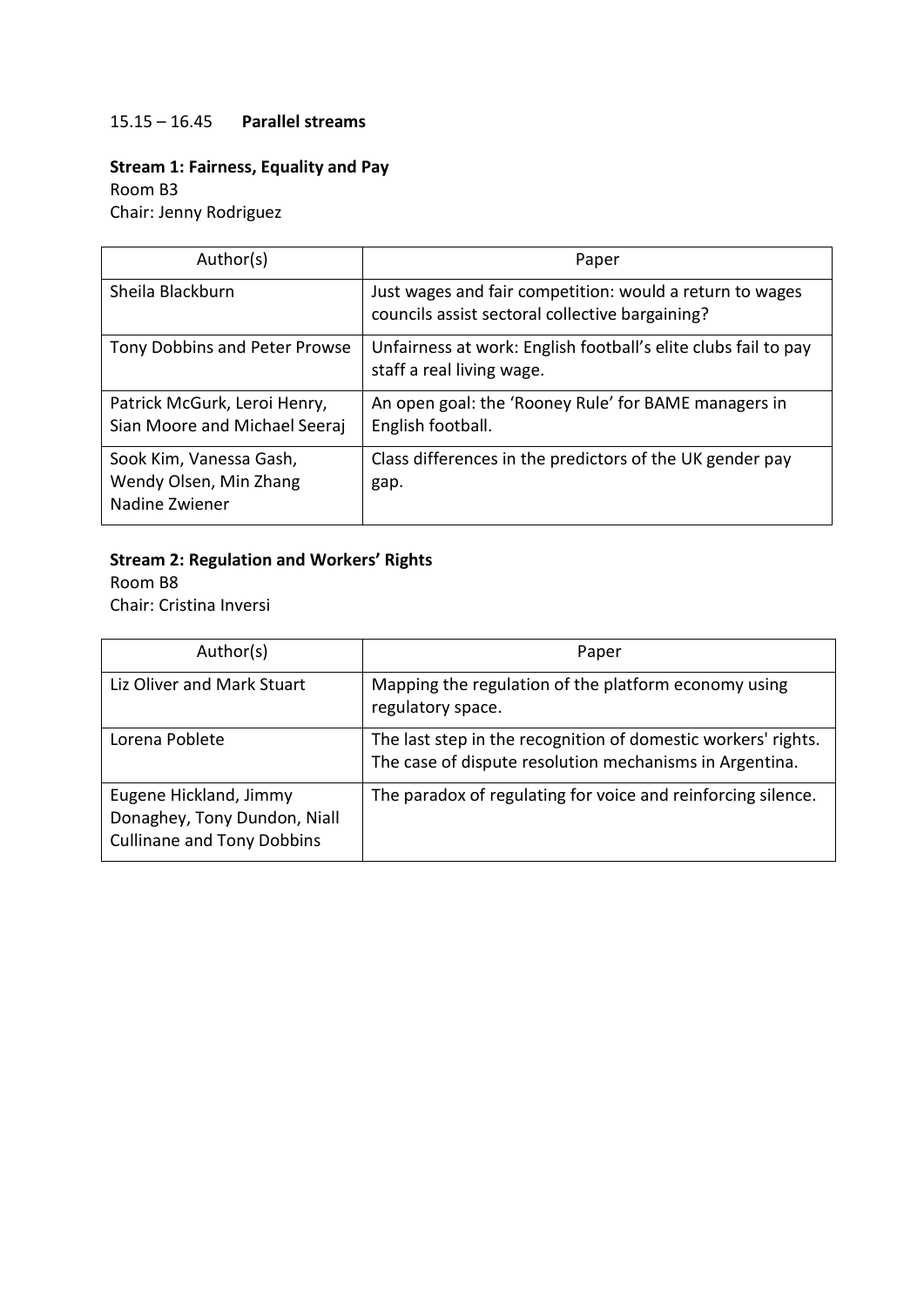### **Stream 3: Challenging Work Experiences** Room B10 Chair: Mat Johnson

| Author(s)                                        | Paper                                                                                    |
|--------------------------------------------------|------------------------------------------------------------------------------------------|
| Sajia Ferdous                                    | Women and their later working lives in Greater Manchester.                               |
| Mark Read                                        | Doing belief: Quaker utopian claims lived out in the twenty-<br>first century workplace. |
| Jen Remnant                                      | Just deserts? How employers support older employees with<br>cancer.                      |
| Gemma Wibberley, Carol Jones<br>and Tony Bennett | When performance management is actually a domestic<br>violence issue.                    |

### **Stream 4: Precariousness and Work**

Room E21

Chair: Miguel Martinez Lucio

| Author(s)                               | Paper                                                                                             |
|-----------------------------------------|---------------------------------------------------------------------------------------------------|
| Gerhard Bosch                           | Does the German social model support the convergence of<br>living conditions in the EU?           |
| <b>Margaret Prior</b>                   | Changing work, not changing people: rethinking disability<br>disclosure and inclusive employment. |
| Eva Herman, Gail Hebson, Jill<br>Rubery | Developing a dimensional continuum of precarious work.                                            |
| <b>Yvonne Lamptey</b>                   | Challenges of informal workers: Behavioural perspectives<br>from Ghana.                           |

### 17.00 – 18.00 **Plenary: "Uberization, Technology and Control and Resistance of Work"** Room B10

Chair: Tony Dundon Speakers: "Uber's business model and the challenge of legitimacy" - Debra Howcroft, Work and Equalities Institute, The University of Manchester "Algorithmic control and digital resistance in the platform age" - Alex Wood, Oxford University

19.00 – 22.00 Conference Dinner Christie's Bistro The University of Manchester Main Building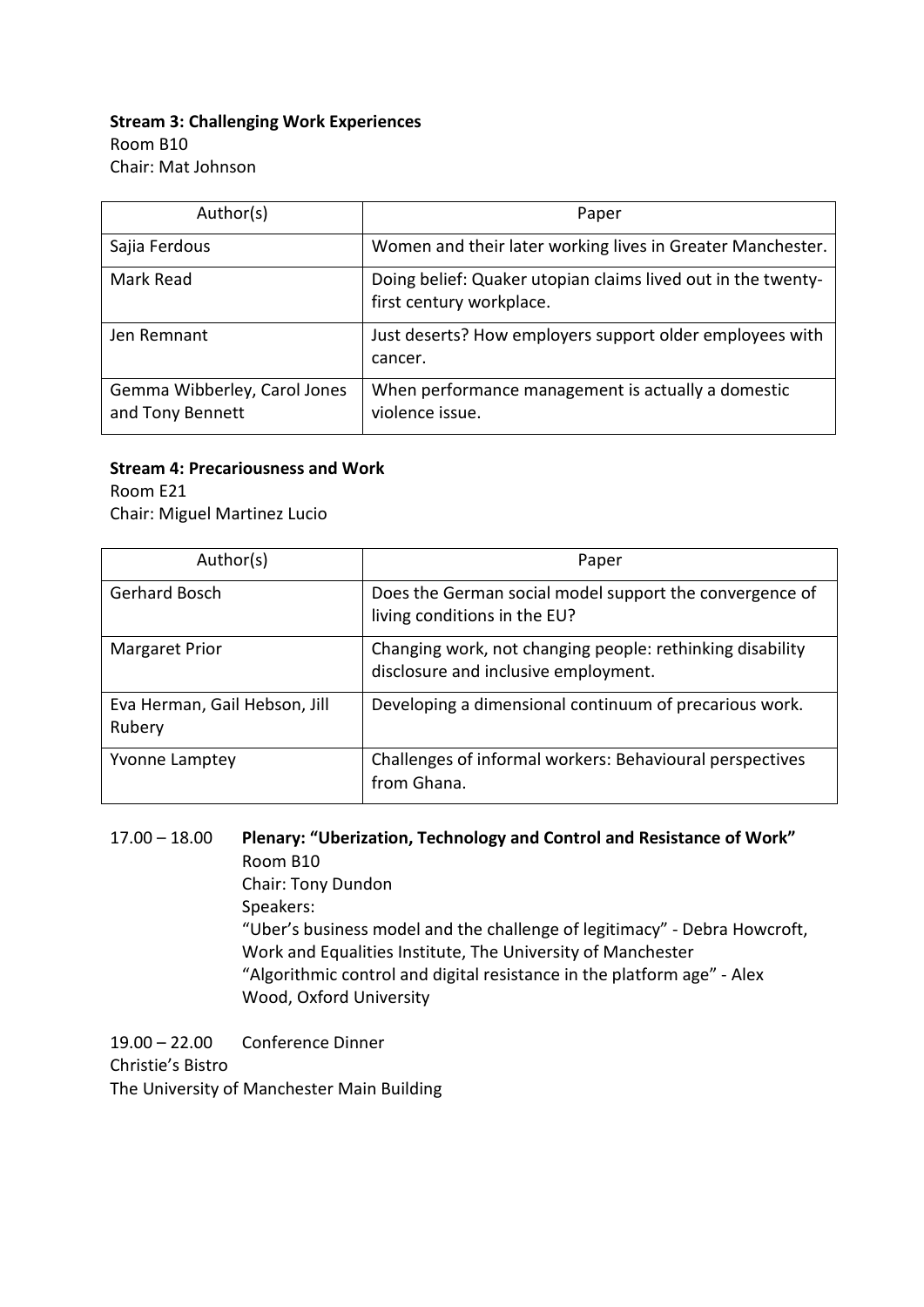### DAY 2: Tuesday 11<sup>th</sup> September 2018

09.00 – 10.00 Registration and Coffee

10:00 – 11:15 **Plenary: "Pensions: Conflict and Change in a Neo-Liberal Context"** Room: B10 Chair: Stephen Mustchin Speakers: Jo Grady, University of Sheffield Andrew Pendleton, University of Durham Vicki Wass, University of Cardiff

### 11:30 – 13.00 **Parallel Streams**

### **Stream 1: Fairness and Equality**

Room B3 Chair: Stefania Marino

| Author(s)                   | Paper                                                          |
|-----------------------------|----------------------------------------------------------------|
| Emma Banister and Ben       | SPL and the pursuit of gender equality: working fathers as     |
| Kerrane                     | carers - the barriers to choice.                               |
| Laura Riley and             | Understanding worker experience in Scottish technology firms   |
| <b>Emmanuelle Marmonier</b> | through the integration of inequality regimes.                 |
| Corina Sheerin and Colin    | Equality, equity and gendered spaces in the Irish labour       |
| Whitston                    | market: investment management and retail: a case study.        |
| Krystal Wilkinson           | Fairness and embodiment in relation to (in)fertility and work. |

### **Stream 2: Agency, Trade Unions and Voice**

Room B8 Chair: Stephen Mustchin

| Author(s)                          | Paper                                                                                                                                          |
|------------------------------------|------------------------------------------------------------------------------------------------------------------------------------------------|
| Daina Bellido de Luna<br>Maye      | De-collectivising strategies in Chile.                                                                                                         |
| Ruth Reaney and Niall<br>Cullinane | Shared problems, shared solutions? Assessing multi-union<br>coordination in negotiating pacts for employment and<br>competitiveness in France. |
| Safak Tartanoglu                   | New forms of labour agency in global garment production<br>networks: the case of Bravo workers in Turkey.                                      |
| Isabel Tavora                      | Collective bargaining in Portugal: understanding the current<br>blockages.                                                                     |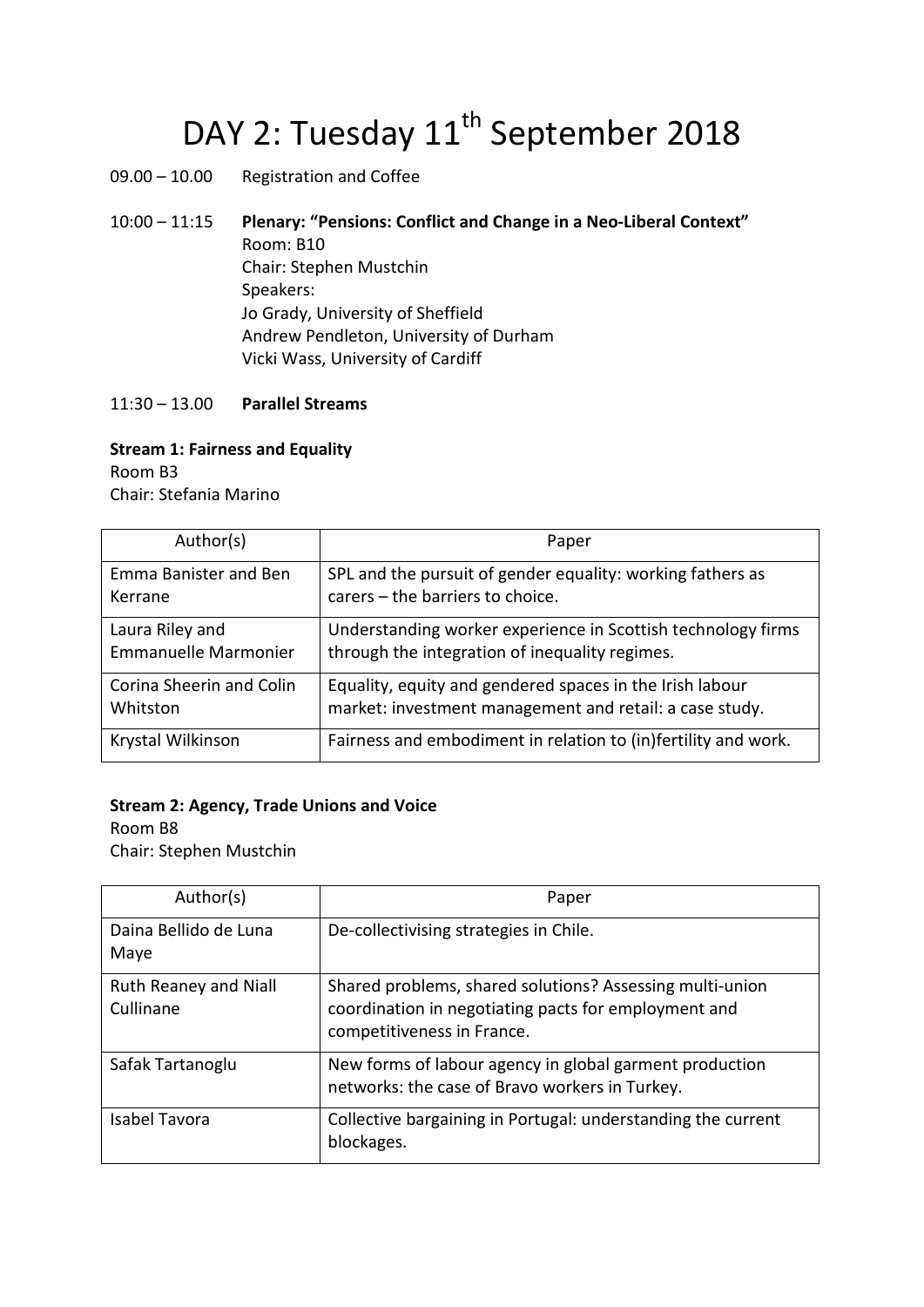### **Stream 3: The Gig Economy** Room B10 Chair: Mat Johnson

| Author(s)            | Paper                                                                             |
|----------------------|-----------------------------------------------------------------------------------|
| <b>Richard Heeks</b> | Decent Work and the digital gig economy: a developing country<br>perspective      |
| Scott Hurrell        | 'They're workers stupid!' The gig economy and employment<br>status                |
| Cristina Inversi     | Flexibility and other myths in the regulation of the gig economy                  |
| Roger Walden         | To Uber and beyond: employment status, the 'gig economy'<br>and the Taylor Review |

### 13.00 – 13.50 Lunch

13.50 – 15.30 **Parallel streams**

### **Stream 1: Fairness and Justice at Work**

Room B3 Chair: Safak Tartanoglu

| Author(s)                                          | Paper                                                                                                                                             |
|----------------------------------------------------|---------------------------------------------------------------------------------------------------------------------------------------------------|
| <b>Gail Hebson and Clare</b><br>Mumford            | Crafting a good quality job from a bad quality job; mapping the<br>relationship between objective and subjective job quality.                     |
| Caroline Lloyd and<br>Jonathan Payne               | A tale of two sectors: the impact of robotic and artificial<br>intelligence technologies on jobs, skills and job quality in<br>Norway and the UK. |
| Roger Seifert                                      | Justice at work? Labour management failures in the Ministry of<br>Justice.                                                                        |
| Laura William, Susan<br>Corby and Birgit Pauksztat | Access to justice: disabled people and employment tribunals.                                                                                      |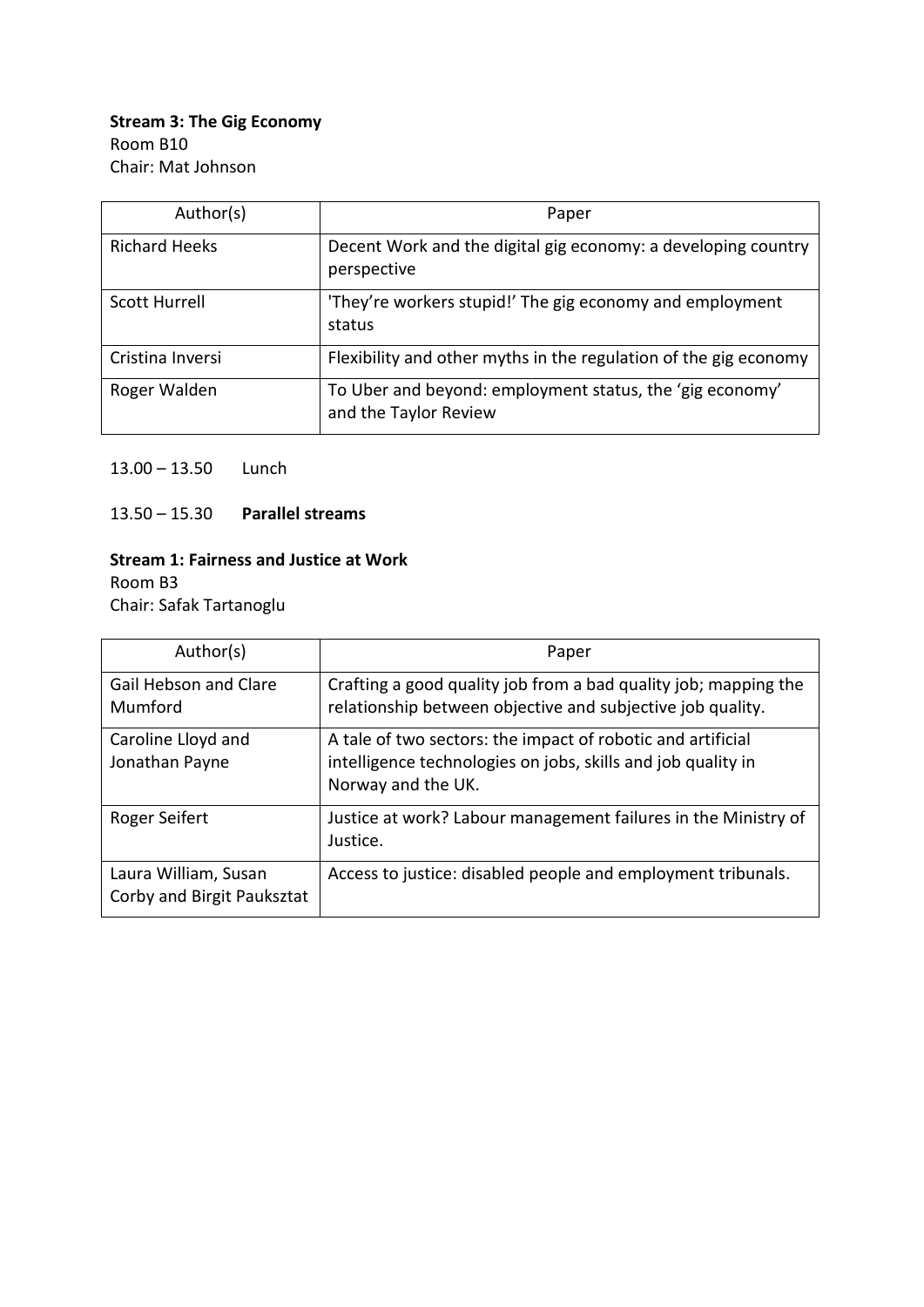### **Stream 2: Health and Wellbeing at Work**

Room B8

Chair: Sheena Johnson

| Author(s)                                                      | Paper                                                                                                                                             |
|----------------------------------------------------------------|---------------------------------------------------------------------------------------------------------------------------------------------------|
| Ria Deakin                                                     | A safe place for all? The role of social dialogue in tackling<br>harassment in the workplace.                                                     |
| Sheena Johnson Lynn<br>Holdsworth, Helen Beers<br>and Nina Day | Ageing workers: health and wellbeing in professional drivers.                                                                                     |
| Kara Ng, Karen Niven and<br>Helge Hoel                         | "I'm going to be more flexible with my values": The role of<br>moral disengagement in understanding bystander reactions to<br>workplace bullying. |
| Adrian Wright and<br>Gemma Wibberley                           | Wellbeing within a co-working workspace.                                                                                                          |

### **Stream 3: Professions and Careers**

Room B10 Chair: Jill Rubery

| Author(s)        | Paper                                                                                                                                                          |
|------------------|----------------------------------------------------------------------------------------------------------------------------------------------------------------|
| Tiyesere Chikapa | The Makeshift career orientation among Malawian women in<br>formal employment: An alternative to traditional, protean and<br>kaleidoscope career orientations. |
| Susanna Whawell  | Stepping up or stepping off - why women in UK professional<br>services choose not to join the board.                                                           |
| Ashley Williams  | How do stereotypes of gender and sexuality influence LGBT<br>career construction?                                                                              |